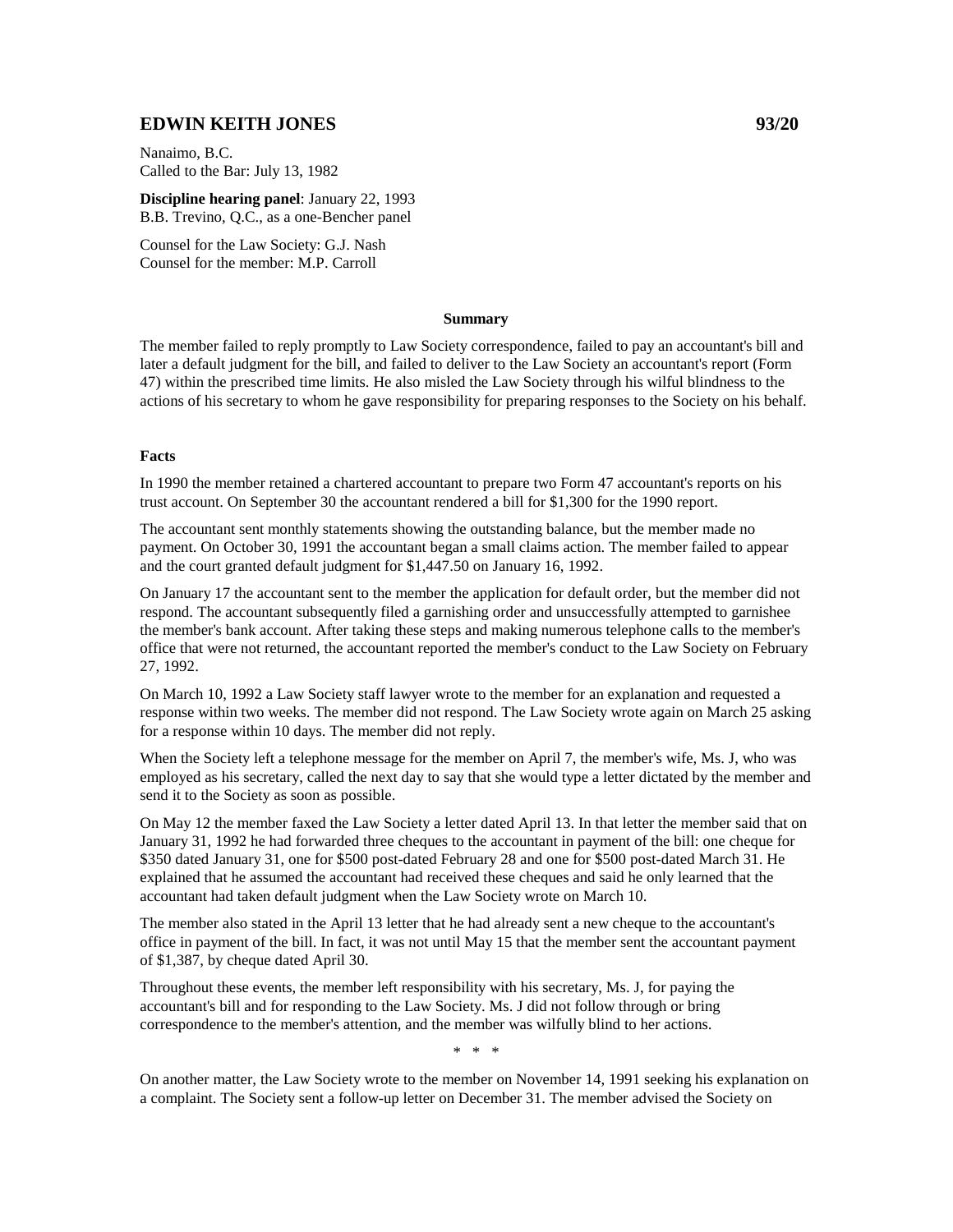January 13 that he would need a report from another lawyer to whom he had referred the file. The Society wrote to the member on January 16 asking for a progress report by February 13 and then sent follow-up letters on February 20, March 5, March 20 and March 31. On April 1 the member said he would shortly receive documents from the other lawyer and hoped to send these to the Society by April 3, but he then failed to do so. The Law Society wrote on April 28 advising the member that his failure to respond would be referred to the Discipline Committee. The member received documents to support his explanation on April 6, which he submitted to the Society on May 5.

\* \* \*

On another matter, the member failed to deliver a Form 47 accountant's report due June 30, 1992. The Law Society wrote to him on July 10 and again on July 30, 1992 respecting his failure to file. The Discipline Committee authorized a citation on September 16. The member did not submit the report until November 9, 1992 and he paid a late filing penalty of \$1,400.

### **Decision**

The member professionally misconducted himself by:

- failing to respond promptly to Law Society correspondence in respect of two complaints;
- failing to pay a bill, which later resulted in a default judgment, for the professional services of his accountant;
- failing to file a Form 47 accountant's report within the prescribed time limits; and
- misleading the Law Society on payment of the accountant's bill through his wilful blindness to the actions of his secretary who was preparing responses to correspondence from the Society on his behalf.

The panel noted that the member did not intentionally mislead the Society respecting his payment of the accountant's bill. The member, however, was responsible for correspondence emanating from his office and he did not dispute that the *effect* of his April 13 letter was to mislead the Society.

The member knew that Ms. J had a long history of protecting him from correspondence that she believed would upset him. On a previous occasion in 1990 the member failed to respond to Law Society correspondence because Ms. J did not bring that correspondence to his attention. Given his prior knowledge, the member exhibited avoidance and denial behaviour by turning over to Ms. J, without followup or supervision, responsibility to pay the accountant's bill and to prepare a response to the Law Society.

## **Penalty**

The panel stated that it is in the best interests of the public and the profession that the Law Society promptly respond to and investigate complaints about lawyers' conduct.

The panel ordered that the member:

- 1. be reprimanded;
- 2. pay a \$2,000 fine by April 30, 1994;
- 3. pay costs of the discipline proceedings not exceeding \$4,000 by April 30, 1994;
- 4. not employ Ms. J in any capacity touching on his professional practice after March 31, 1994;
- 5. undergo an assessment and remediation program acceptable to the Law Society to assist the member to overcome his avoidance, denial and procrastination problems, with the cost of such program to be at his own expense; and
- 6. authorize a report to the Society on the diagnosis, prognosis and recommendations arising out of this program.

The panel further ordered that the member arrange for completion of the assessment and initial report and recommendations by April 30, 1994, failing which the member will be suspended from practice for the period of the default.